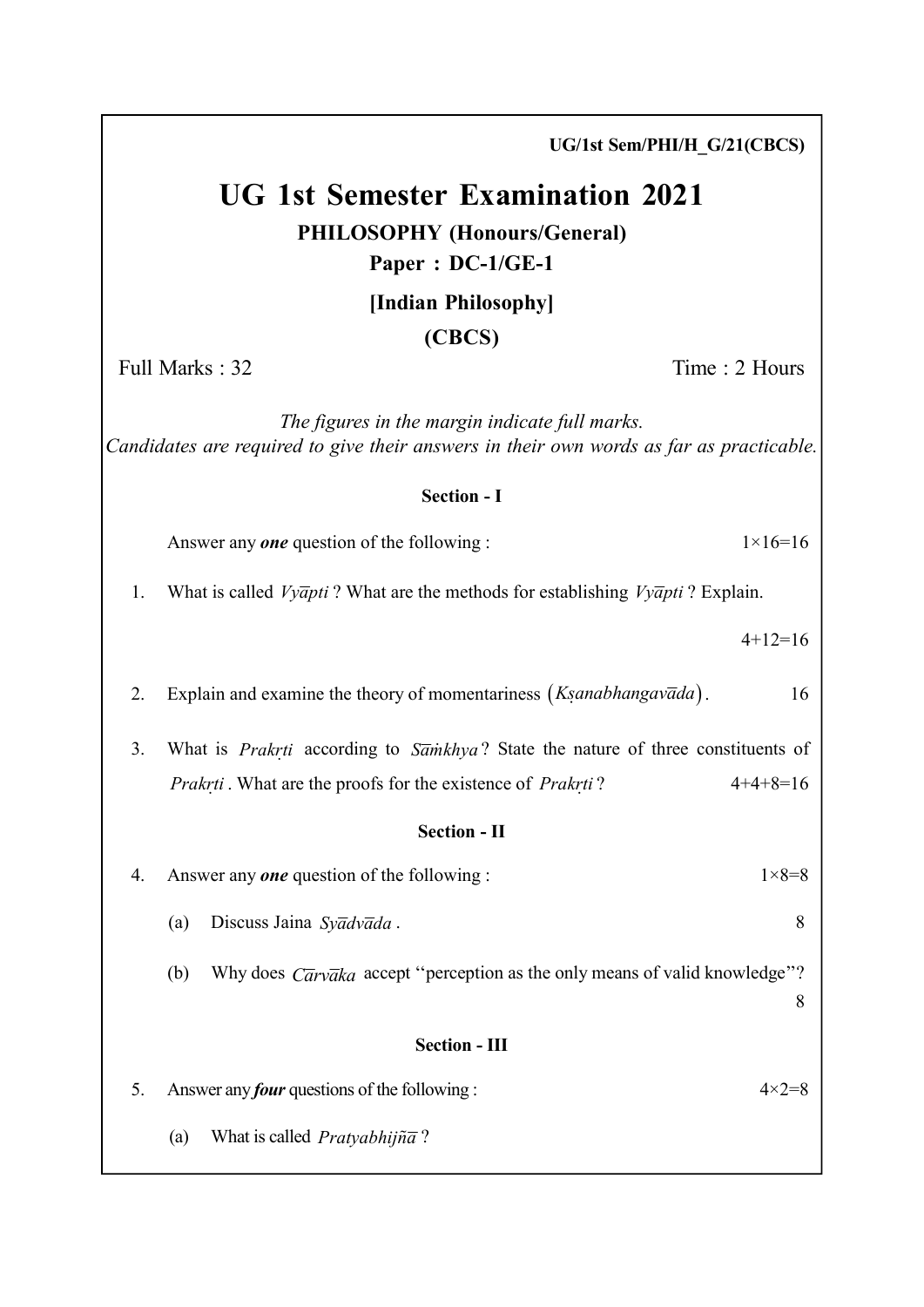|              | (b)                                                                                            | Distinguish between $J\bar{i}va$ and $A\bar{j}\bar{i}va$ .                     |                        |
|--------------|------------------------------------------------------------------------------------------------|--------------------------------------------------------------------------------|------------------------|
|              | (c)                                                                                            | Briefly explain the first noble truth of Buddhism.                             |                        |
|              | (d)                                                                                            | What are the nitya Dravyas according to the Vais'esikas?                       |                        |
|              | (e)                                                                                            | What is meant by $Pram\bar{a}$ ?                                               |                        |
|              | (f)                                                                                            | What is called $Pad\overline{a}r$ tha in the Vaes'isika philosophy?            |                        |
|              |                                                                                                |                                                                                |                        |
| বঙ্গানুবাদ   |                                                                                                |                                                                                |                        |
| বিভাগ-ক      |                                                                                                |                                                                                |                        |
|              |                                                                                                | নিম্নলিখিত যে কোনো <i>এ<b>কটি</b></i> প্রশ্নের উত্তর দাও :                     | ৬<=৬<×<                |
| $\mathsf{L}$ |                                                                                                | ব্যাপ্তি কাকে বলে? ব্যাপ্তি গ্রহের বিভিন্ন উপায়গুলি ব্যাখ্যা কর।              | $8+5$ ২=১৬             |
| ২।           | ক্ষণিকবাদ ব্যাখ্যা ও বিচার কর।<br>১৬                                                           |                                                                                |                        |
| $\circ$      | সাংখ্যমতে প্রকৃতি বলতে কি বোঝায়? প্রকৃতির তিনটি উপাদানের স্বরূপ বিবৃত কর। প্রকৃতির অস্তিত্বের |                                                                                |                        |
|              |                                                                                                | সপক্ষে যুক্তিগুলি কি কি?                                                       | $8+8+6=56$             |
| বিভাগ-খ      |                                                                                                |                                                                                |                        |
| 8            |                                                                                                | নিম্নলিখিত যে কোনো <i>এ<b>কটি</b></i> প্রশ্নের উত্তর দাও :                     | $\lambda \times b = b$ |
|              | $(\vec{\Phi})$                                                                                 | জৈন স্যাদবাদ আলোচনা কর।                                                        | ৮                      |
|              | (খ)                                                                                            | কেন চার্বাকরা স্বীকার করেন যে ''প্রত্যক্ষই একমাত্র যথার্থ জ্ঞান লাভের উপায়''? | ৮                      |
|              |                                                                                                | বিভাগ-গ                                                                        |                        |
| $\alpha$     |                                                                                                | নিম্নলিখিত যে কোনো <i>চারটি</i> প্রশ্নের উত্তর দাও :                           | $8\times$ ২ $=$ ৮      |
|              | $(\overline{\Phi})$                                                                            | প্ৰত্যাভিজ্ঞা কি?                                                              |                        |
|              | (খ)                                                                                            | জীব এবং অজীব এর তফাৎ কি?                                                       |                        |
|              | (3)                                                                                            | বৌদ্ধ দর্শনের প্রথম আর্যসত্য সংক্ষেপে লেখ।                                     |                        |
|              |                                                                                                |                                                                                |                        |